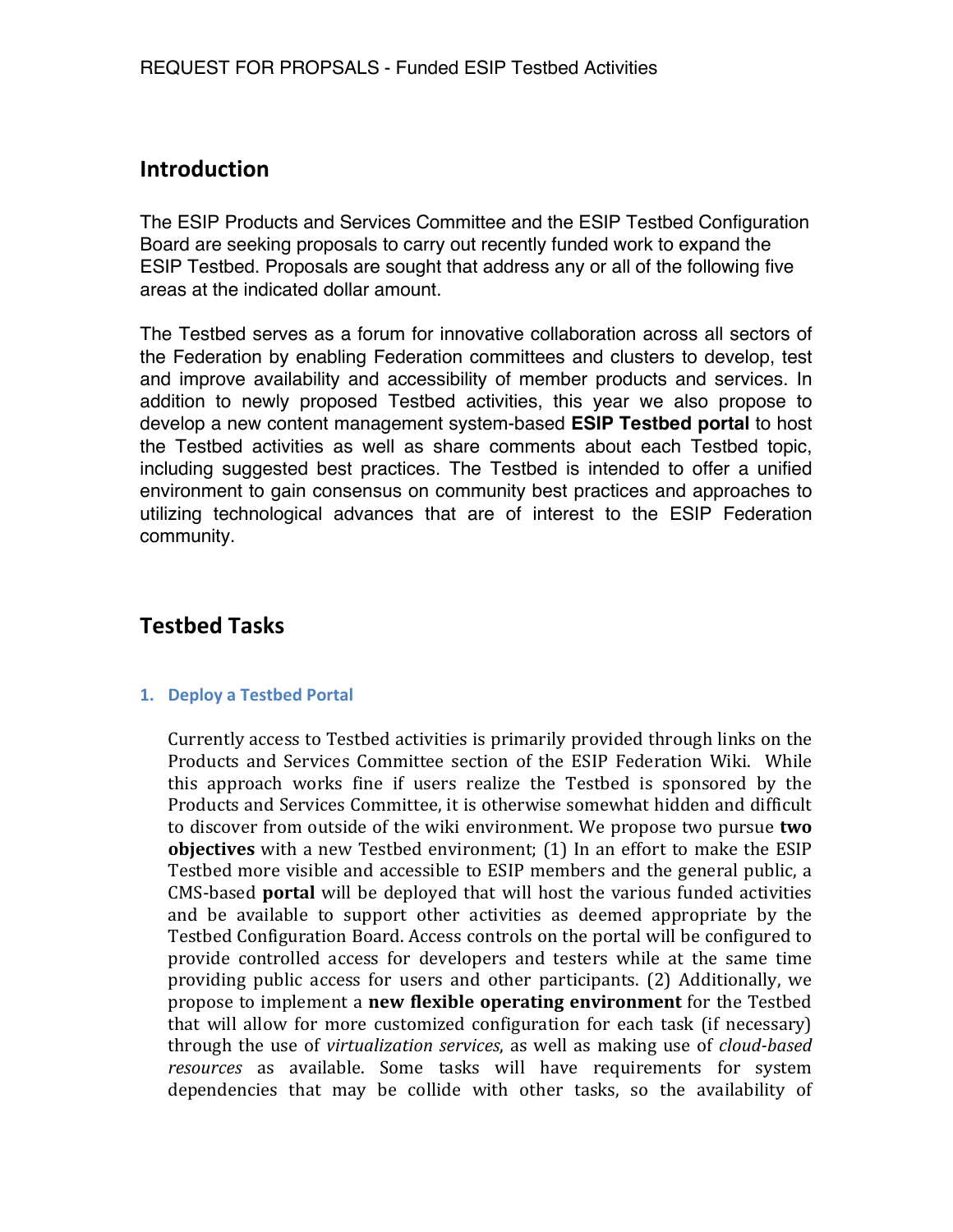### REQUEST FOR PROPSALS - Funded ESIP Testbed Activities

virtualized systems will allow more specialized configurations for tasks with those requirements. A common operating area will be available to host the less complicated configuration of other tasks as necessary. The Testbed Configuration Board will manage long-term maintenance and configuration of the Testbed portal.

*ESIP Community Benefits*: Better accessibility of the ESIP Federation Testbed. *Cost*: \$5K to develop, test and deploy the Testbed portal.

### 2. **Discovery Services and Clients: Interoperability Testing, Advertisement, and Assessment of Data to Service Broker**

The Discovery cluster provides a medium for Federation members to coordinate on development, deployment, and creation of interoperable specifications for **Discovery services such as OpenSearch, DataCasting, and ServiceCasting.** As such, a common Testbed to deploy services and/or clients would enable the Federation members to test the interoperability of Discovery services and clients. More over, having a common Testbed where Federation members from various data centers can access would provide a common platform that can be used to advertise their services. Currently it is difficult to know where services exist, what they do, and how to access them. Several machine-processable mechanisms for advertising services (such as service casting) have been evaluated by the NASA Tech Infusion Working Group. The Testbed will provide an environment to demonstrate how Federation-wide member services can be advertised, described, and chained together using existing technologies. From this, new capabilities can also be explored such as enabling an association of data to services where for each data collection or granule, compatible services provided by Federation members can be shown.

*ESIP Community Benefits*: Improved interoperability of ESIP Discovery services and clients leading to broader adoption. Increased awareness and usage of Discovery services. Improved brokering of data collection and granules to compatible services that can use them.

*Cost*: \$8K to (1) setup the Testbed for allowing service and client implementations to be deployed onto the Testbed, (2) setup a service cast of Federation member's services offered, and (3) explore concept of data to service mapping.

### **3. Data and Information Quality**

Many groups within ESIP have longstanding interests in providing quality measures for Federation products and services. Data quality has many dimensions (instrument accuracy, algorithm effectiveness, etc.) and is highly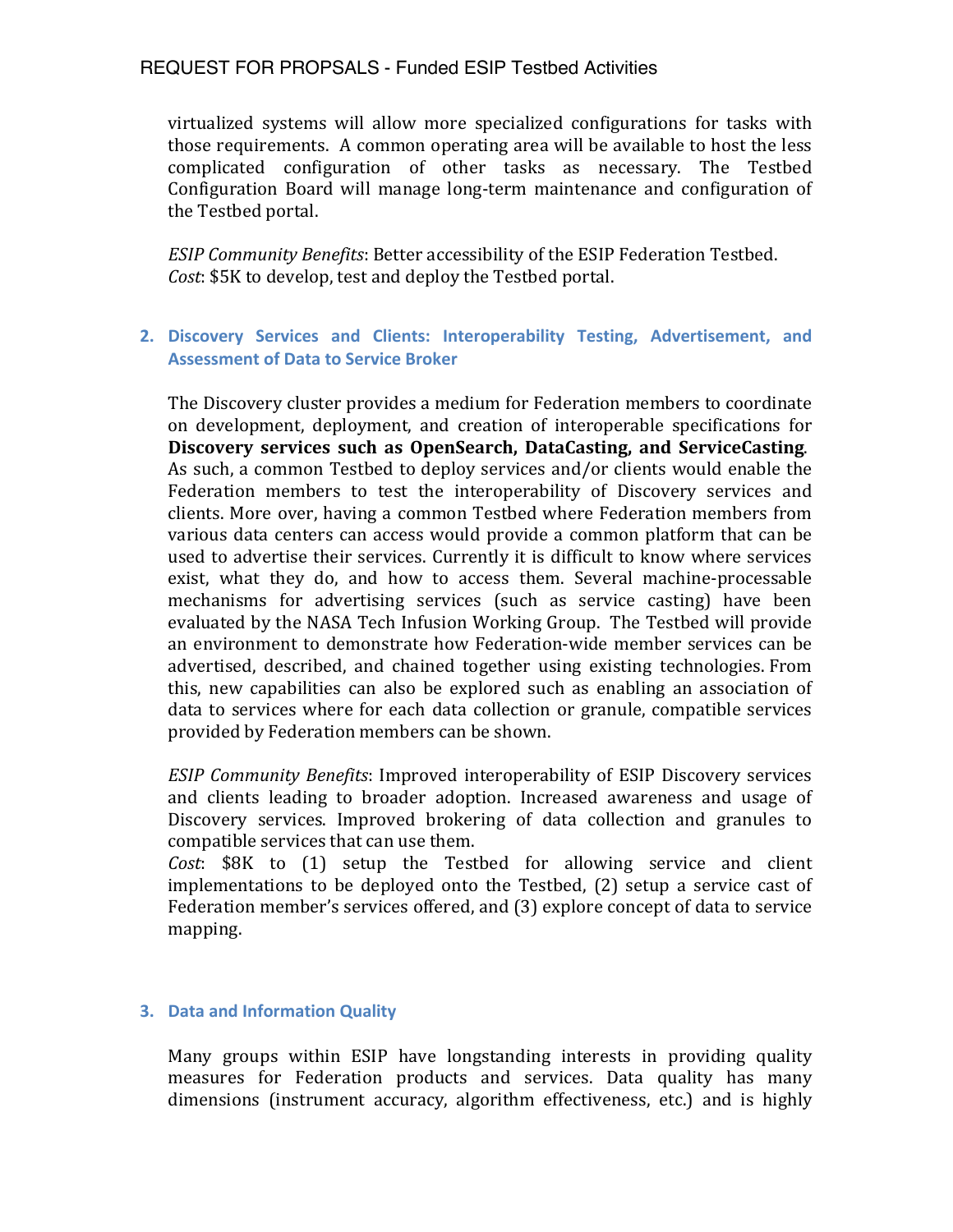## REQUEST FOR PROPSALS - Funded ESIP Testbed Activities

dependent upon the intended applications. For example, real-time applications have relatively low **accuracy** requirements, but **service quality** (% of time operational) is crucial. We will establish criteria for various dimensions and levels of services of data and service quality. Quality annotations will be elicited from both ESIP providers and the greater user community who can "rate" Federation offerings (1 to 5 stars) and provide supporting comments.

*ESIP Community Benefits: Better branding and usability of Federation products* and services

*Cost*: \$6K to setup a classification/annotation scheme for data and service quality according to standard quality measures and dimensions.

### **4. Develop Re-usable Authoring Tools for FGDC/ISO-compliant Metadata**

The ESIP Information Technology and Interoperability (IT&I) Committee proposes the development of a suite of metadata authoring tools that will be reusable across Earth science data repositories. The tools will be developed as a Drupal profile (GeoDrupal) that can be used by data producers to create/author metadata information for geospatial data sets, either through an easy-to-use, interactive, web-based interface, or by uploading XML definitions. The resulting metadata will be FGDC/ISO compliant. Additionally, this task will investigate the development of metadata translation tools to assist in the conversion of existing metadata to other formats. Several Earth science data centers utilize an internal metadata format that is often useful to have converted to additional standards (i.e. GCMD DIF & SERF, ECHO, FGDC, etc.) The software will be published and shared at Drupal.org on behalf of the ESIP Federation, making it freely available for deployment at multiple sites. The modules necessary for this functionality will be incrementally designed and implemented under the direction of the IT&I committee.

*ESIP Community Benefits*: Provide re-usable metadata authoring tools. *Cost*: \$6K to develop, test and deploy within the Testbed portal.

#### **5.** Data Stewardship Testbed Activity

The Preservation and Stewardship Cluster and the NASA Technology Infusion Working Group have been considering permanent identifier schemes for data products http://wiki.esipfed.org/index.php/Preservation\_and\_Stewardship.! These identifiers can serve as references in journal articles as well as inventory nodes in data archives and must include representations for versions of the entity being identified. Many identifier options have been proposed for different kinds of data, but the best choices for Earth science data require careful examination. For example, two datasets may differ only in format, byte order, data type, access method, etc., creating distinctions between them that may not be addressed adequately by identifier schemes used for typical "published"